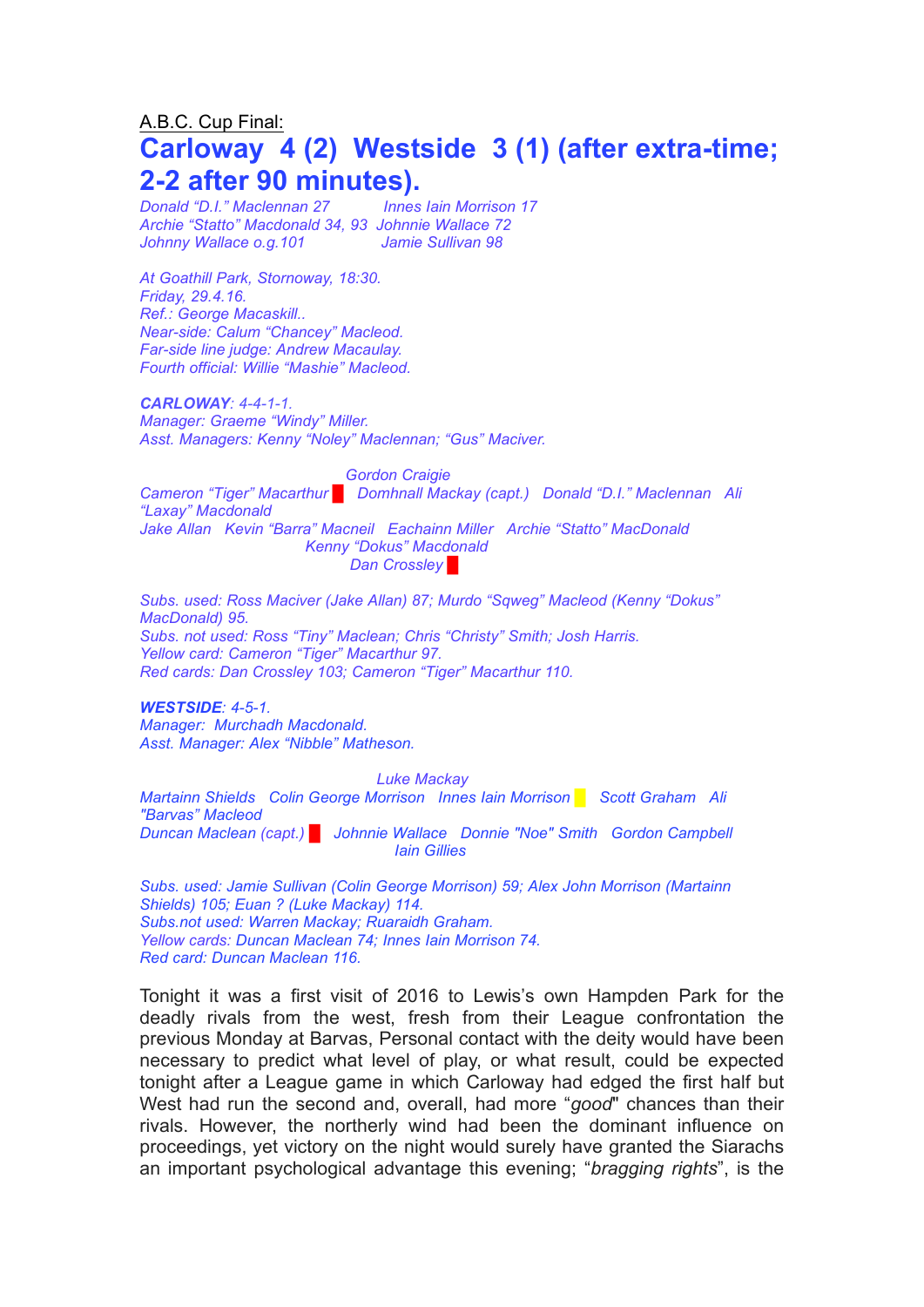current phrase, yes? Also, the history of cup final meetings between the sides favoured West: Although na Gormaich triumphed 3-0 in the Jock Stein Cup versus West in 2013 and won the Moldova Lewis on penalties the year before, their opponents eclipse them in head-to-head cup final victories: 3-1 in the 2010 Coop Cup, 2-0 in the same cup on 2014, 2-1 both times in the EaF, 2012 and 2014, and the 2014 ABC, 5-0. Also, in cups won altogether: the 2010 and 2014 Coop, the 2011 and 2014 ABC, and the EaF in 2008 and from 2012 to 2014, the Siarachs' record clearly outshines Carloway's solitary successes in each of the local Cups. History, of course, little affects what may happen over 90 minutes (or 120 or penalties) between 22+ young men who are so familiar with each other's style of play, as individuals or a team, that they know it as well as their own team-mates' or club's. So, this evening, one slick expression of talent, or moment of good - or bad - luck, the weather even, or condition of the pitch might have decided which boardroom the silverware graced.

The starting line-ups were practically identical from the 25th, the only change being Jake Allan starting on the right for Carloway and star-in-the-making Ross Maciver beginning on the bench, although from the off, the Blues had decided to shoot the pace of Dan Crossley into "Noe's" face, with "Dokus" dropping to *trequartista*. The mark of genius - in footballing terms, anyway - is to read the opposition's weaknesses, then exploit them. Westside, therefore, appeared to designate Scott Graham as a Makélélé figure, with Colin George pushing left and Innes Iain more a *mediocentro,* or false 9, not really a *trequartista*,

The temperature remained Arctic and a light northerly was always apparent, but the pitch looked playable and a healthy crowd, thankfully, turned up, unaware that quite a spectacle was about to unfold. Murchadh's smart gameplay almost bore fruits immediately, as Westside seized the initiative, and Carloway faced major problems from the off. As on Monday, Shields and "Barvas" lay wide, stretching the Blues' back-line, while Innes Iain reincarnated Hidegkuti. Mackay glued himself to his name-sake while "D.I." remained as Baresi, with a heavy touch of Jim Holton thrown in. This gave Innes Iain space in the centre to create, and, more importantly, time, to orchestrate forward movement, as "Barra" was occupied, repeatedly tracking back to deal with Colin George coming forward on the left. Mackay was drawn to cover, which in turn left space for the other Mackay to surge on to anything from Innes Iain, who only had Miller, not Miller and Crossley, to deal with tonight.

In the 8th minute the first chance materialized, Mackay racing on to an Innes Iain stab forward that deceived Domhnall Mackay and ran behind "D.I.' Mackay raced forward but slightly overran the ball, allowing "Van Der Sar" to charge out and smother the ball, just inside his area. The Blues' midfield chased shadows as West kept up a La Liga-inspired pressure. Innes Iain's trickery on the left of the Blues' area, to Craigie's right, saw him create space but his miscued right-footer whizzed square across goal for a throw-in on the far side.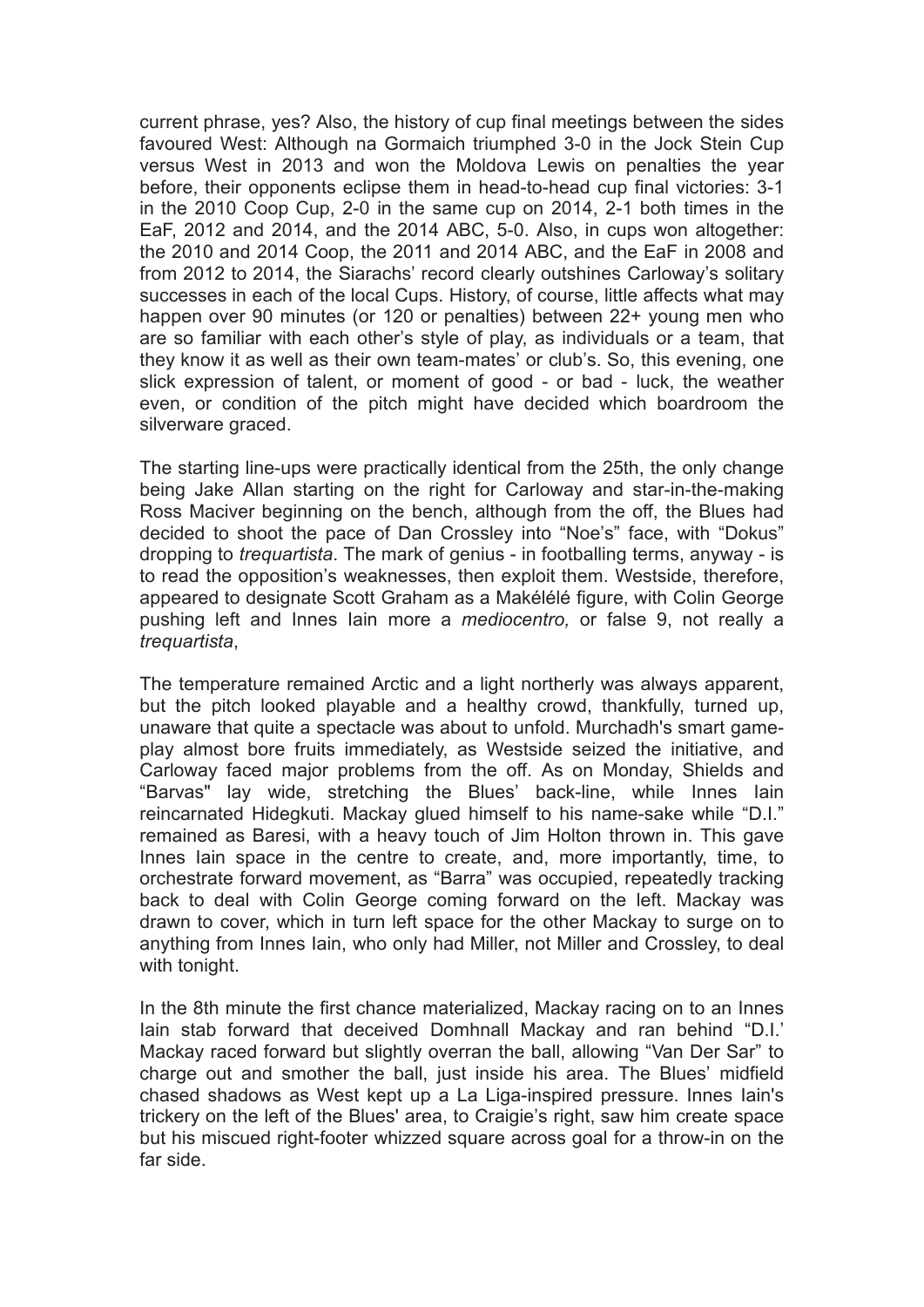In 12 minutes a square pass by Innes Iain to his right, was intercepted by Miller, who steamed forward out of the centre circle. Allan and Crossley shot forward, right and left. but the young star elected to shoot from 25 metres and, unfortunately, sliced his crashing right-footer high towards Engebret's. Moments later, "Barra" moved down the right, then found "Dokus" square inside him, but his hopeful 30-metre left-footer was headed away by Wallace for a corner.

Ironically, just as Carloway showed signs of a presence in midfield, Westside struck. As West broke, a "Tiger" tackle on Innes Iain resulted in a short Maclean free-kick to his right where Innes Iain, coming forward, thwacked an instant right-footer from 30 metres shoulder-high inside Craigie's left-hand post. Andy Penman could not have hit it better! (**0-1**).

Battle was truly joined now. West still continued their shape-shifting *totaalvoetbal*, reminiscent of the style of Lochs in the 2000s, but na Gormaich ground their way, by industry, work-rate, and incisive (sometimes brutal) tackling, into a force in midfield. In 18 minutes Allan managed to get wide of Maclean on the Carloway right before squaring inwards, the ball eventually finding its way to to "Dokus", 20 metres from goal on the left. Typical "Dokus" trickery, *á la* Wiltord, repeatedly turning and turning back on himself, gave him space to face left, then place a delightful opener on Crossley, on the touchline. "Raymondo" flew past Campbell but his sharp early cross 12 metres from the bye-line found no one as it flashed past the far post.

In 25 minutes Carloway's best move so far saw "Tiger" beat Shields to the ball on the right, midway within his own half, move forward, then find "Barra", who instantly moved it on to "Dokus", and his high winging cross,18 metres from the line on the right, had to be headed away for a corner by Smith. Two minutes later Carloway were level. Forceful play by Allan on the right led to a perfect "Dokus" corner high across the face of goal. A whole host of players competed hard in the centre, 12 metres out, for the inviting ball, but "D.I." won the contest to ram a header high into the net (**1-1**).

The Siarachs almost replied in minutes, as Innes Iain broke into the Blues' half to West's right, then played a sublime Xavi across to the left and inside "Tiger", for Shields to ghost behind the line and into the box. Again Craigie was alive to the danger and rushed to block the winger's attempted flick over his diving body to his left.

In 34 minutes the turnaround was complete, thanks to a defensive misunderstanding. A short "Dokus" corner on Carloway's right was mishit by Allan across towards Gillies. Graham left it to his approaching keeper, 6 metres out from his goal, but Gillies misread the situation and did not pick it up. The ball rolled on, right to the feet of "Statto", already half-turning away. However, the Uibhisteach was not that surprised that he failed to stab the ball past Wallace on the goal-line from 8 metres (**2-1**). Weird, to say the least.

Once more Westside almost scored instantly in reply. Graham won the ball on the right from the halfway line and sent in a high, searching ball to the far post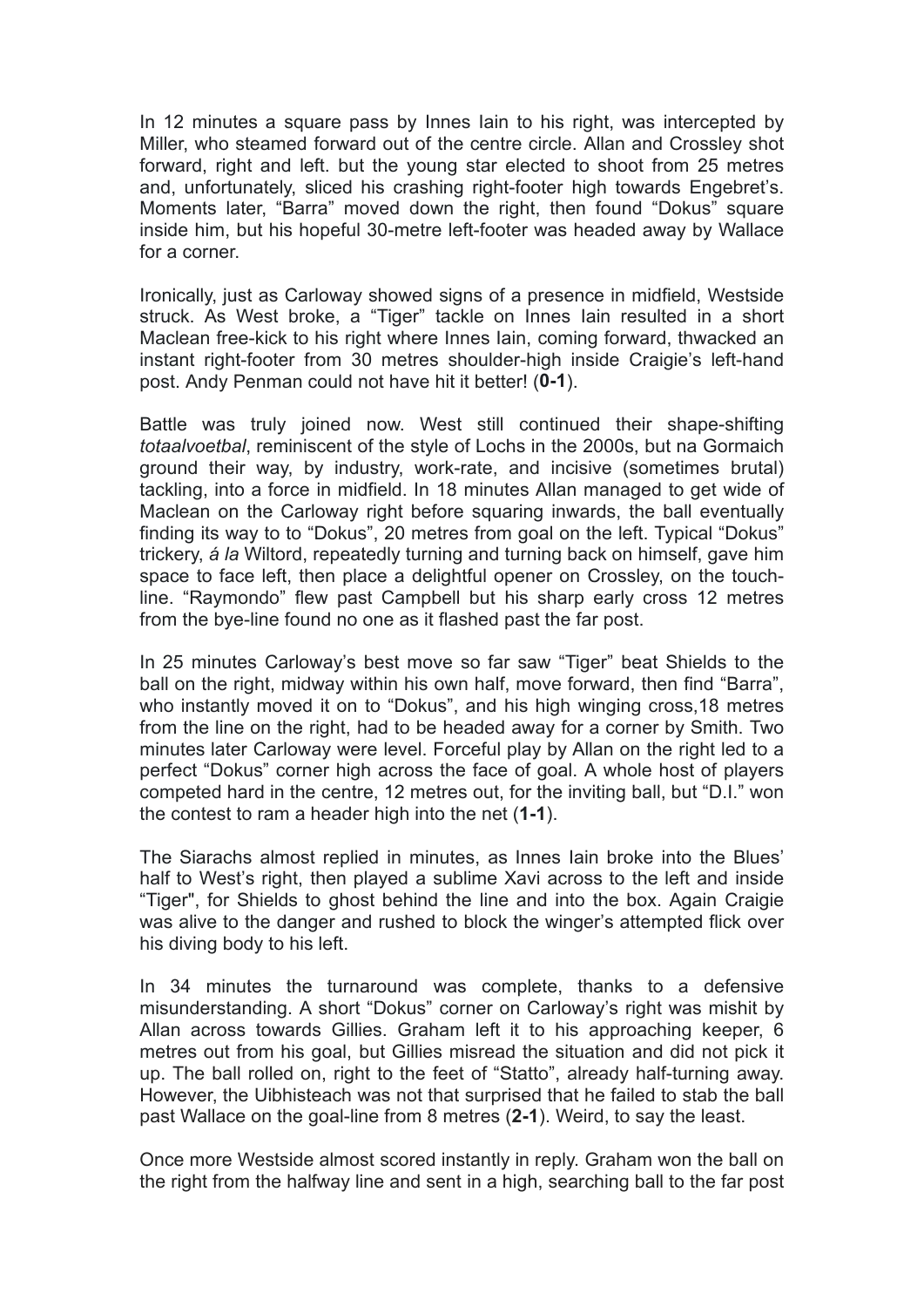which travelled out to the left, where Shields and Maclean played a neat onetwo, before Shields lofted the ball square. Innes Iain met it with a backward spiralling header which Craigie knocked clear, heavily challenged by Mackay, on the right of his 6-metre line. Morrison fired the ball across goal where "Barvas" connected hard, on the central edge of the box, but "Laxay" was in exactly the right place on the line to block the ball away. However, Innes Iain, 18 metres out on the left, thumped the rebound instantly but it spun rightwards, away past Carloway's left-hand post. On the whistle, a Shields corner from the Siarachs' left was reverse-headed by Graham at the far post, 12 metres out. "Barvas" got his head to the spinning ball, directly in front of goal, but, under heavy pressure, could only head it straight up.

## **Half-time: Carloway 2 Westside 1**

It would have been fascinating to be a fly on the wall in either dressing-room. After such a torrid opening, Carloway must have been basking in a comforting euphoria to be in such a fortuitous position, while the Siarachs must have been mystified, as they stared into their Bovril, wondering how on earth they managed to be behind. They had bamboozled Carloway in the opening quarter-hour, yet without creating a clear-cut opportunity, and it had taken Innes Iain's cracker to emphasize their superiority at that stage. However, they had been unable to capitalize on that advantage as the Blues clawed their way back into the match, pushing their back-line to support an overpowered midfield, and, in turn, feed the tireless Crossley.

Within two minutes, however, West could have been level, but for Craigie pulling off an incredible double save. MacDonald lost control of the ball; 22 metres out, on the Carloway left and "Barvas" played the diagonal in low. In a scramble on the edge of the box, Mackay rode a fierce tackle to shoot, but Craigie managed to block outwards with his left leg, on 10 metres. The young star contrived a spectacular overhead to return it, where it broke behind Mackay for Campbell, following up, to stab it back, hard, but Craigie reacted magnificently to get a reflex left arm out to knock it away.

In 53 minutes a Wallace clearance was headed on in the centre circle, then again, midway within the Carloway half, over "Tiger's" head. Shields was on top of it in a flash, reached the edge of the box in the centre, and as Craigie came to meet him, lifted the lob ever so neatly over the keeper's head - but, unfortunately, over the bar too. In 63 minutes Innes Iain fed the ball forward to a retreating Mackay, and he delivered the finest of Jimmy McIlroys behind "Laxay" for "Barvas" to make 18 metres from the line. His deep cross cleared the centre to reach the unmarked Shields, 10 metres out by the far post, but he pulled his header a foot outside "Van Der Sar's" right-hand post.

Within the next five minutes, na Gormaich had two good chances to "kill" the game. A searching de Boer from Mackay, in the centre, midway within his own half, cleared Campbell for "Statto" to run on to on the left. He made the line but his high cross was too deep. Allan chased and controlled the ball, on the right, then returned it but "Dokus",12 metres out in the centre, headed a metre over. In 68 minutes a blistering trademark run by Crossley down the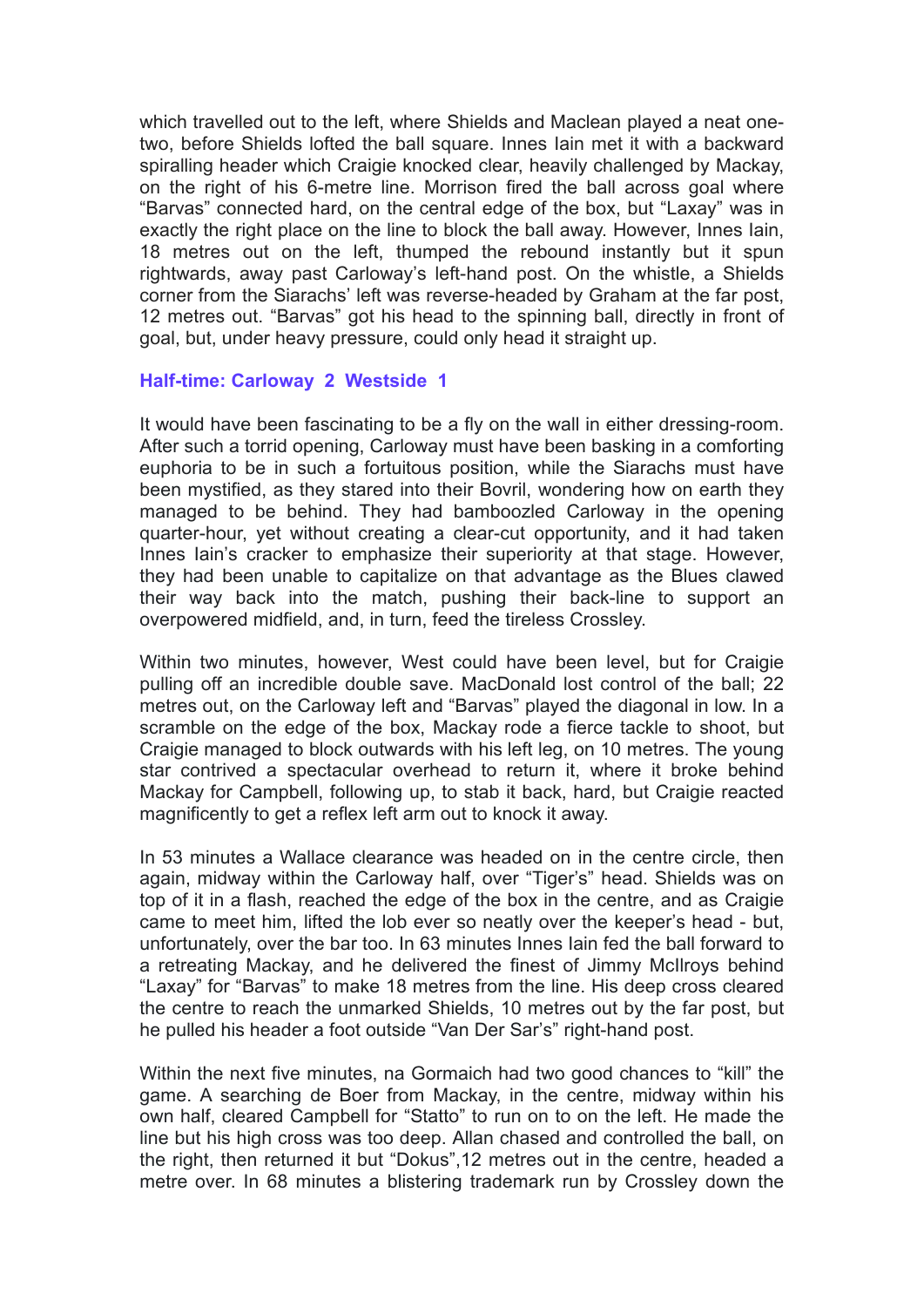right, saw his lightning low cross met by "Dokus", 16 metres from goal to the right. His immediate low connect was shot goalwards but a falling Campbell miraculously blocked the ball out and away. An amazing stop!

Na Gormaich soon regretted this bad luck, as four minutes later a Maclean corner on the West right, was headed home by Wallace, in a carbon copy of "D.I.'s" opener for the Blues (**2-2**).

By this point, the atmosphere within Goathill was febrile, to say the least, even toxic, the action frenetic, and increasingly conducted by the long ball, at 100 m.p.h., but the defences held, by fair means or foul - usually the latter. The final real chance arrived in the third minute of added-on time when another Maclean free-kick from just inside the Carloway half, on their right, broke out to Shields,16 metres from goal in the centre, but his quick-fire rightfooter flew a metre outside Craigie's left-hand post.

# **Full-time: Carloway 2 (2) Westside 2 (1)**

Another thirty minutes on the strength-sapping Goathill pitch was a big ask for the players, but clearly the adrenalin banks were not yet exhausted and the 100 m.p.h. action recommenced. Immediately, the Blues were ahead. A Westside attack down their left was broken up by "Tiger" who played forward to "Barra" who contrived to play it back to "D.I.", on the halfway line and he thundered a high cross-field Touré to MacDonald ghosting off Campbell on the far side and into the box. The swirling rocket was difficult to read but, without jumping, the wing-man head-glanced the ball slightly forward, just enough to take it well outside Gillies's reach and inside his right-hand post (**3- 2**).

Three minutes later it was almost all over when a "Tiger" tackle led to a glorious Miller Charlie Gallagher which sent Crossley past "Noe" like Carl Lewis down the West left and into the right of the box, and as Wallace and Gillies closed on him, he fired a ballistic right-footer across goal, but just beyond the far post by a couple of feet.

A few minutes later, Minerva's scales swung once more towards the Siarachs as a Maclean free-kick, on the right touch-line was met by Mackay, 16 metres out, and headed on rightwards to an unguarded Sullivan, and from 16 metres the young ace sent the sweetest of low right-foot strikes across a helpless Craigie and inside his right-hand post (**3-3**).

The crowd had hardly sat down in their pews before Carloway crept ahead again, by the cruellest of methods. A break on the right, set up by Maciver, supplied by "Sqweg", found a free "Barra" behind Maclean. His sharp square cross, 12 metres from the line, was intercepted by the head of a covering Wallace, 6 metres out from goal towards the Carloway player, but his attempted safety clearance for a corner ended up with him glancing the ball neatly inside an unsuspecting Gillies's left-hand post (**4-3**). Fate is a cruel overlord. The player who had earned West an extra 30 minutes, now put Carloway ahead!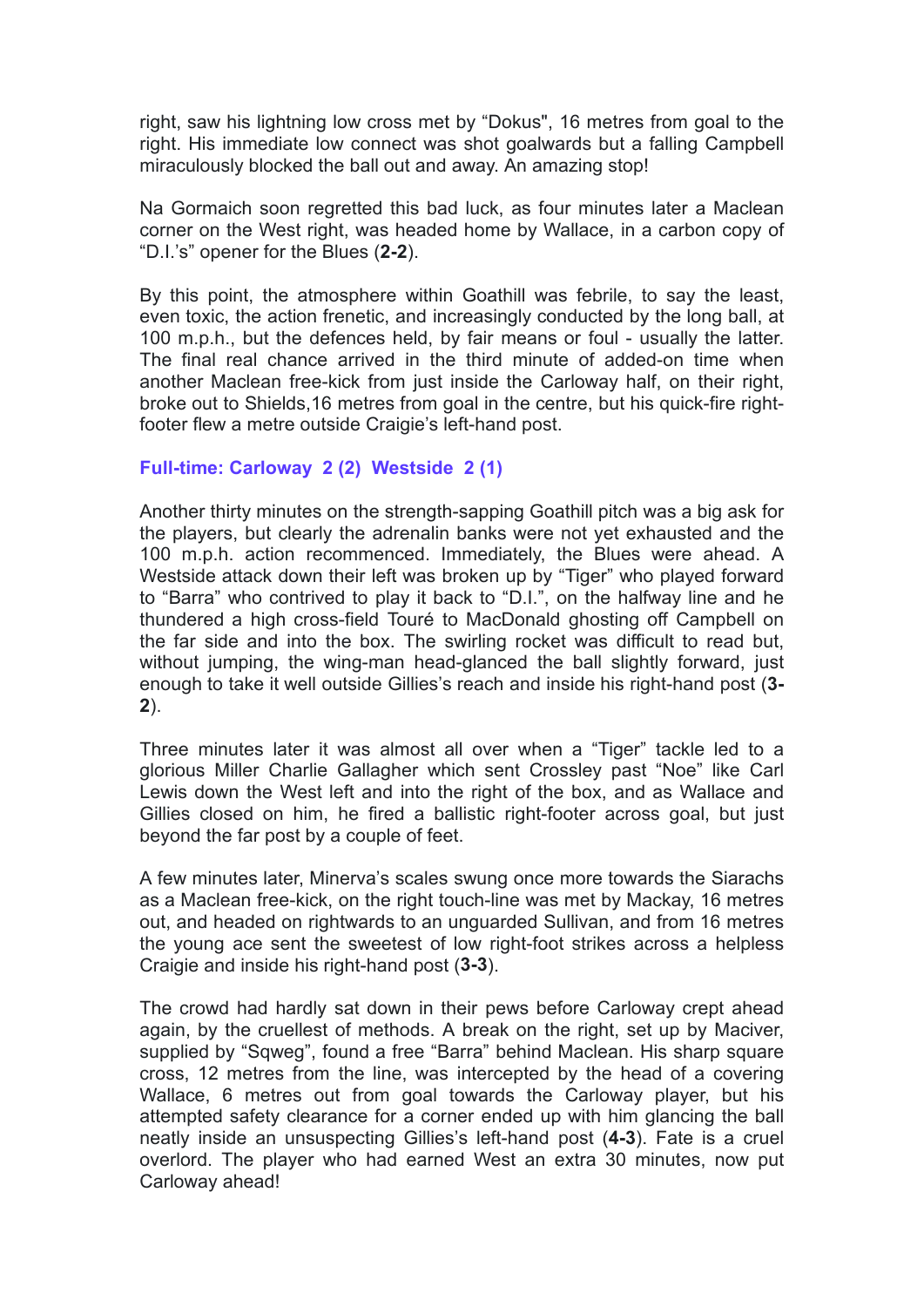The Blues did not have long to gloat, however, being reduced to ten men, when ace *animateur* and pace merchant, Dan Crossley, flattened his counterpart, Luke Mackay, on the halfway line.

## **Extra-time: first period: Carloway 4 Westside 3**

Any semblance of structured play disappeared in a red-hot final fifteen minutes. The dominant maxims of play were now: 1. Get the ball out of your own half; 2. Get the ball into the opposition half, and look to the heavens for a blessing. Carloway had an initial chance to "kill" it once again, when Miller seized on to a breaking ball on the centre line, surged forward to 20 metres from goal on the right, then sent a nasty dipping shot which Gillies had to take two attempts to grasp.

However, the mountain just became that bit steeper when "Tiger" was advised to have an early shower for tripping constant pain-in-Carloway's neck, "Barvas", as he raced forwards on the left, 22 metres from goal. Now every part of the field beyond midway within the Blues' half became a no-go area for anyone in a Real Madrid kit. Congestion repulsed the Siarachs, rather than skilful defence. Westside, in turn, now had no option but to employ the skill of "Barvas" wide to cross, or Maclean to loft the Martin Peters forward, and cross their fingers. However, Maclean was next to depart so that option disappeared but just on the whistle Lady Fortune finally turned her back on the Siarachs, when a final melée in the Blues' box saw the ball break to the right of Craigie for "Noe" to stab the ball home from 10 metres but, amazingly, the old war-horse got across to pull off a save with his fingertips that Lev Yashin would have struggled to emulate.

#### **Extra-time: second period: Carloway 4 (4) Westside 3 (3)**

As the web-site says, this match had everything - except a penalty - although West had a reasonable claim right at the death, when Sullivan went down on the edge of the box: three sendings-off; seven goals, including a cracking 30 metre special; a clanger; an own goal; a player scoring for both sides; and a stunning goalkeeping performance from a senior citizen. After a bewildering opening fifteen minutes, when the Dad's Army figures in Carloway colours must have felt they had travelled back in a time tunnel to face the vintage Peter and Robert Mackenzie, "Nomie", "Lava", and David Martin of Lochs circa 2006/7/8, Carloway established themselves in bloodless trench-type warfare against their darkest enemies.

It was exhilarating, yet terrifying at times, to watch the bone-shuddering conflict onfield. However, regularly a shaft of sunlight would appear, as the artists on show - Eachainn Miller, Dan Crossley, Ali "Barvas", Innes Iain, etc. would remind you that skill, talent, imaginative creativity, and match overview, is not just the preserves of the Iniestas, the Maradonas, or the Baggios. Nor is solid defence, holding, dead ball expertise. After all, the game requires all the talents. Here it was, in front of us, and we didn't have to pay a fortune to see it, or our clubs to spend millions to provide it. The 90 minutes in that